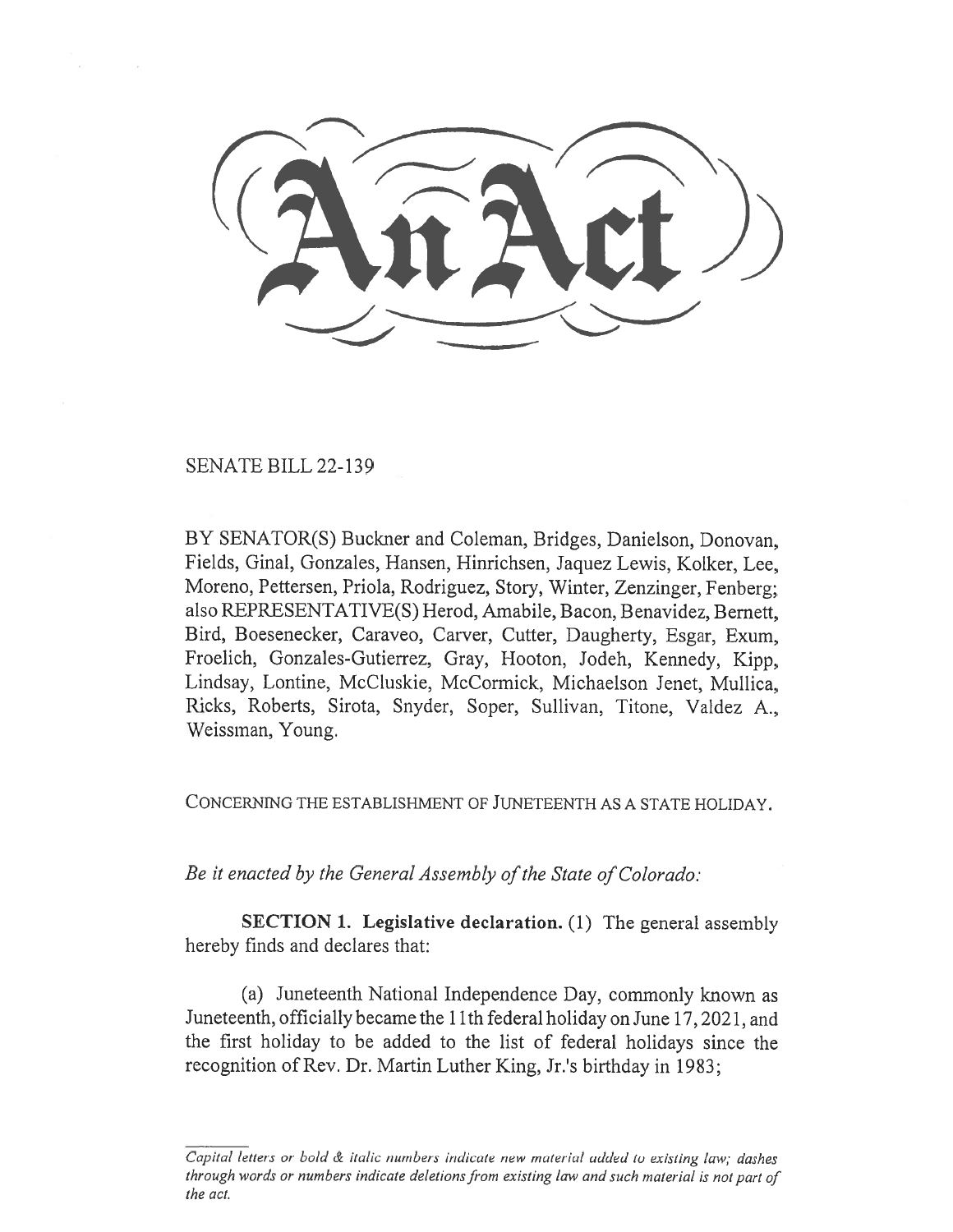(b) Juneteenth marks our country's second Independence day. Although it has long been celebrated in the African American community, this monumental event remains largely unknown to most Americans. For decades, many southern Black communities were forced to celebrate Juneteenth on the outskirts of town due to racism and Jim Crow laws. Early Juneteenth celebrations included church services, public readings of the Emancipation Proclamation, and social events like rodeos and dances.

(c) Juneteenth, also known as Jubilee Day, Freedom Day, and Emancipation Day, commemorates June 19, 1865, when Union soldiers, led by Major General Gordan Granger, arrived in Galveston, Texas, and announced the end of the Civil War and declared that more than two hundred fifty thousand enslaved Black people were free. Many enslavers in the state of Texas and other states had continued to hold enslaved people captive despite the Emancipation Proclamation having been issued by President Abraham Lincoln on January 1, 1863.

(d) On "Freedom's Eve", or the eve of January 1, 1863, the first Watch Night services took place. On that night, enslaved and free African Americans gathered in churches and private homes all across the country awaiting news that the Emancipation Proclamation had taken effect. At the stroke of midnight, prayers were answered as all enslaved people in Confederate states were declared legally free. Union soldiers, many of whom were Black, marched onto plantations and across cities in the south reading small copies of the Emancipation Proclamation and spreading the news of freedom in Confederate states.

(e) However, the news did not spread across many areas of the nation, and slavery was not officially abolished nationally until the ratification of the 13th Amendment to the constitution of the United States. Juneteenth celebrations commemorate the liberation of men and women and their descendants who were enslaved in areas that were not made aware of the effect of the Emancipation Proclamation until almost two and a half years later.

(f) Therefore, the general assembly declares the designation of Juneteenth as a state legal holiday in remembrance of the rejoicement of the day Black slaves in Texas and other states learned of their freedom. The historical legacy of Juneteenth shows the value of never giving up hope in uncertain times.

## PAGE 2-SENATE BILL 22-139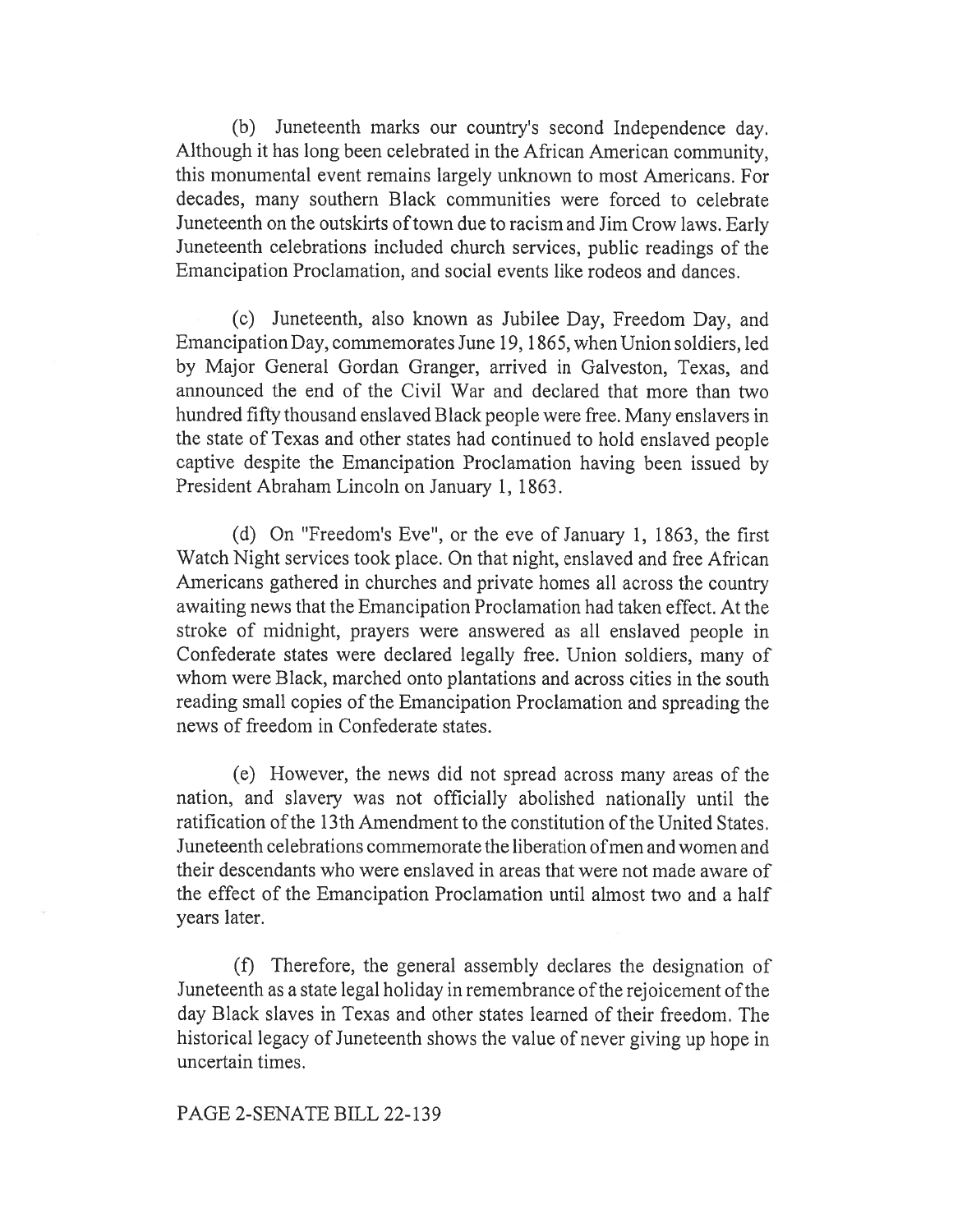SECTION 2. In Colorado Revised Statutes, 5-1-301, amend (6) as follows:

5-1-301. General definitions. In addition to definitions appearing in subsequent articles, as used in this code, unless the context otherwise requires:

(6) "Business day" means any calendar day except Sunday, New Year's day, the third Monday in January observed as the birthday of Dr. Martin Luther King, Jr., Washington-Lincoln day, Memorial day, JUNETEENTH, Independence day, Labor day, Frances Xavier Cabrini day, Veterans' day, Thanksgiving day, and Christmas day.

SECTION 3. In Colorado Revised Statutes, 6-1-102, amend (2.5) as follows:

6-1-102. Definitions. As used in this article 1, unless the context otherwise requires:

(2.5) "Business day" means any calendar day except Sunday, New Year's day, the third Monday in January observed as the birthday of Dr. Martin Luther King, Jr., Washington-Lincoln day, Memorial day, JUNETEENTH, Independence day, Labor day, Frances Xavier Cabrini day, Veterans' day, Thanksgiving, and Christmas.

SECTION 4. In Colorado Revised Statutes, 24-11-101, amend (1) as follows:

24-11-101. Legal holidays - effect.  $(1)$  The following days, viz: The first day of January, commonly called New Year's day; the third Monday in January, which shall be observed as the birthday of Dr. Martin Luther King, Jr.; the third Monday in February, commonly called Washington-Lincoln day; the last Monday in May, commonly called Memorial day; THE NINETEENTH DAY OF JUNE, COMMONLY CALLED JUNETEENTH; the fourth day of July, commonly called Independence day; the first Monday in September, commonly called Labor day; the first Monday in October, commonly called Frances Xavier Cabrini day; the eleventh day of November, commonly called Veterans' day; the fourth Thursday in November, commonly called Thanksgiving day; the twenty-fifth day of December, commonly called Christmas day; and any day

PAGE 3-SENATE BILL 22-139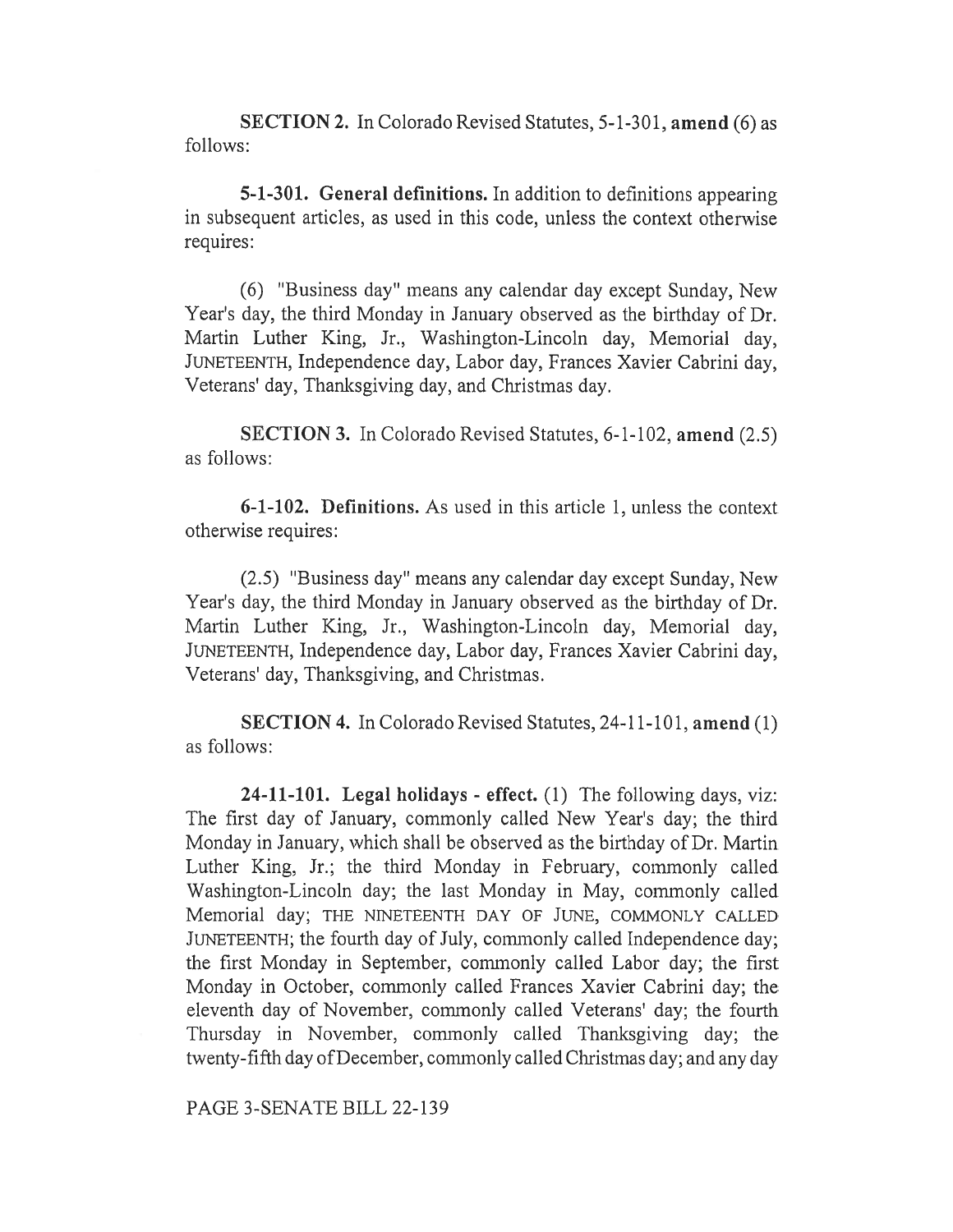appointed or recommended by the governor of this state or the president of the United States as a day of fasting or prayer or thanksgiving, are hereby declared to be legal holidays and shall, for all purposes whatsoever, as regards the presenting for payment or acceptance and the protesting and giving notice of the dishonor of bills of exchange, drafts, bank checks, promissory notes, or other negotiable instruments and also for the holding of courts, be treated and considered as is the first day of the week commonly called Sunday.

SECTION 5. Safety clause. The general assembly hereby finds,

## PAGE 4-SENATE BILL 22-139